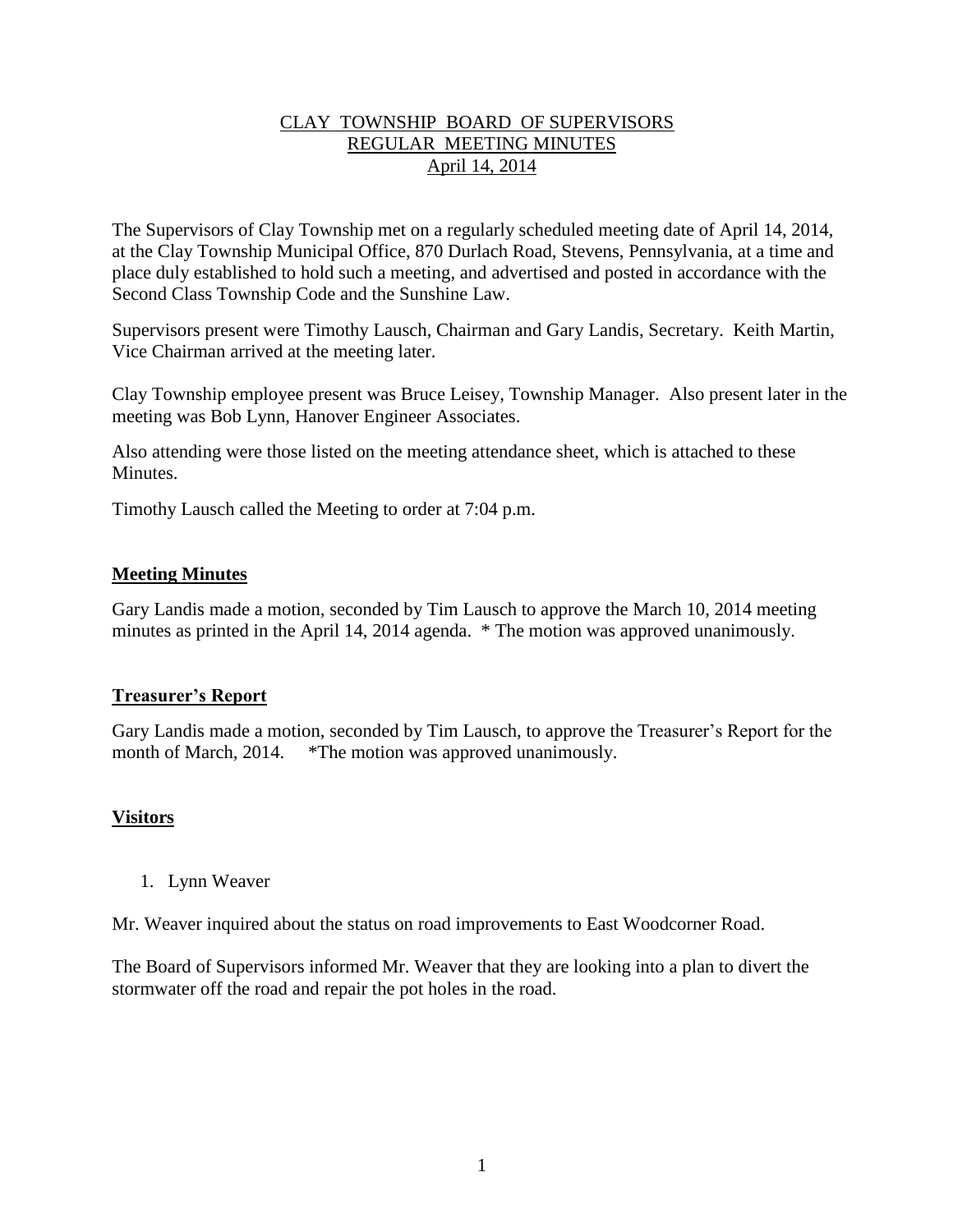# **Engineer's Report**

1. Homestead Investments #07-19 – Escrow Release, Waiver of "as builts"

The Township Manager informed the Board of Supervisors that the Township Engineer's report indicates all facilities appear to be constructed in general compliance with the approved plan and does not object to the waiver of "as built" plan requirements.

Gary Landis made a motion, seconded by Tim Lausch to approve the release of the remaining escrow balance in the amount of \$56,412.51 and approve the waiver of requirement for "as built" plans.

# **New Business**

1. Approve Fence Height Relief at 1110 Girl Scout Road

David Cooper of 1110 Girl Scout Road reviewed his plan to install a 8'–10' high fence for approximately 200' along the turnpike side of 1110 Girl Scout Road. The fence would be 5' from the turnpike fence and would be shadow box to give privacy for family activities. Mr. Cooper supplied pictures of the proposed fence and location of the fence.

Gary Landis made a motion, seconded by Tim Lausch to approve the fence request at 1110 Girl Scout Road. \* The motion was unanimously approved.

2. Approve Agreement with Giant Foods and EBA

Gary Landis made a motion, seconded by Tim Lausch to approve the agreement with Giant Foods and Ephrata Baseball Association to install a homerun fence at Snyder Park Field #3 with funds raised by Ephrata Baseball Association. \* The motion was unanimously approved.

\*\* Keith Martin arrived at the meeting \*\*

3. Approve Fence Height Relief at 117 Queen Annes Way

Ms. Eichman requested permission to replace her 4' fence with a 6' solid fence. Her daughter has health issues and a higher fence would allow her daughter to be able to enjoy their back yard. Ms. Eichman supplied the Township with a letter of no objection from her neighbors regarding the fence height and a letter of recommendation from her daughter's doctor regarding the fence.

Keith Martin made a motion, seconded by Gary Landis to approve the fence request at 117 Queen Annes Way. \* The motion was unanimously approved.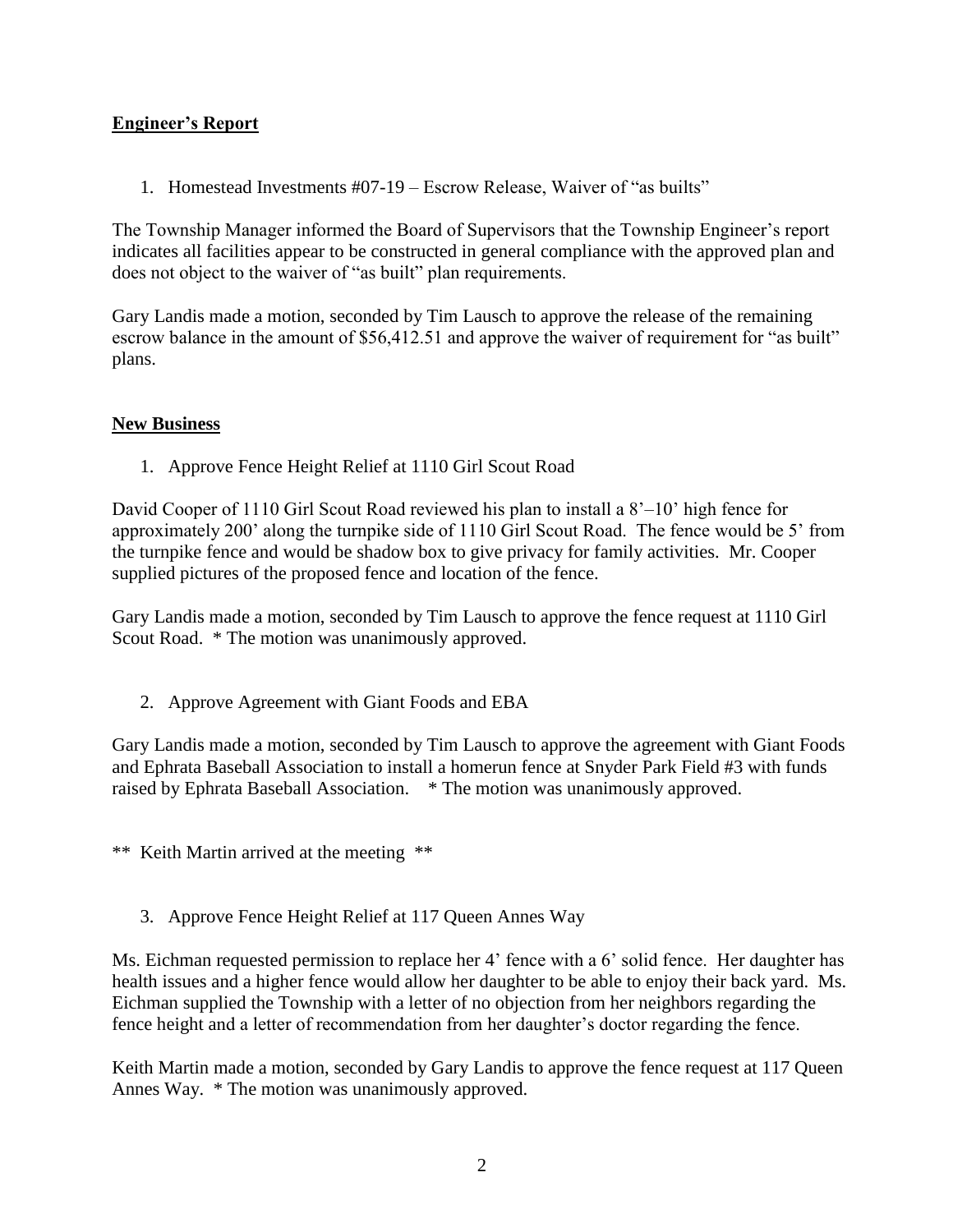## **Engineering – Cont**

2. Approve Matt Yutzy Stormwater Management Plan

After review of Diehm & Sons letter, Keith Martin made a motion, seconded by Gary Landis to grant a 60 day time extension to make a decision on the Yutzy Stormwater Management Plan. \* The motion was unanimously approved.

3. Approve Advertising of Stormwater Management Ordinance, Stormwater Related Zoning and SALDO Ordinance

The Board reviewed the proposed Ordinances.

Gary Landis stated that the proposed Stormwater Management Ordinance will have a major impact on agriculture.

Keith Martin made a motion, seconded by Gary Landis to approve advertising with decision on adoption at next meeting. \* The motion was unanimously approved.

4. Charity Gardens Stormwater Pipe Repair

Bob Lynn, Township Engineer reviewed the repair report with the Board of Supervisors.

Gary Landis made a motion, seconded by Keith Martin to approved payment in the amount of \$14,000 to Video Pipe Services for six repairs to stormwater pipes in the Charity Gardens development. \* The motion was unanimously approved.

#### **Old Business**

1. Rock Road Bridge Repair Update

The Board of Supervisors discussed the Hanover Engineering Associates inspection that was completed on the bridge structure.

The Township Engineer will get prices on repairing and painting the steel beams and scour protection for review at the next meeting.

No decisions made at this time.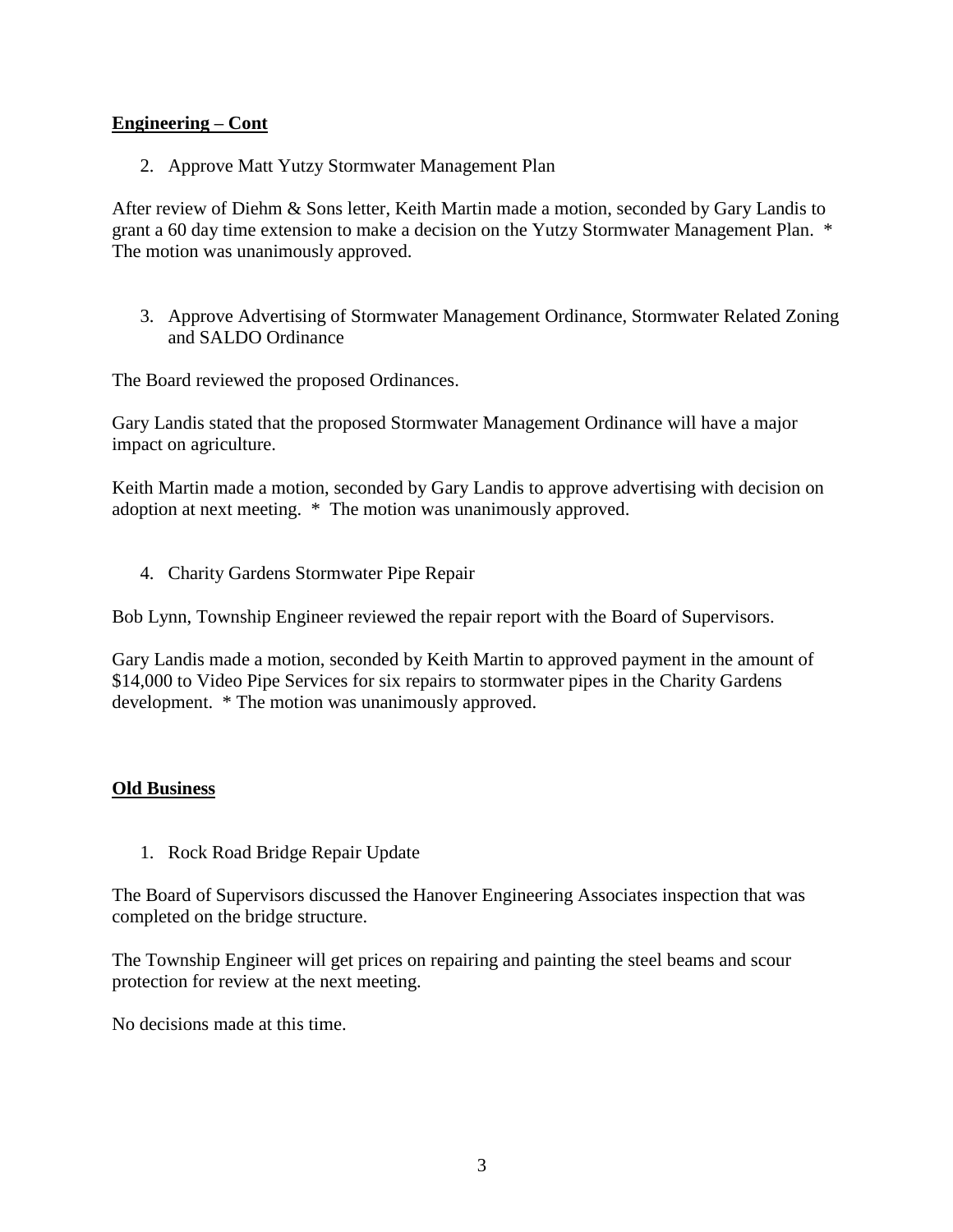# **New Business – Con't**

4. Authorize Advertising Holding Tank Ordinance Revision

Jennifer Mejia reviewed with the Board of Supervisors the revisions which are included in the proposed Holding Tank Ordinance.

Gary Landis made a motion, seconded by Keith Martin to approve for advertising the proposed Holding Tank Ordinance. \* The motion was approved unanimously.

5. Authorize Purchase of 2015 F-250 Pickup Truck

Gary Landis made a motion, seconded by Keith Martin to approve purchase of a 2015 Ford Super Duty F-250 XL 4wd service truck as per proposal dated 4/8/14 from Whitmoyer Auto Group in the amount of \$29,106. Vehicle purchased through COSTARS 25-162 purchasing agreement and therefore exempt from PA bidding requirements. \* The motion was approved unanimously.

6. Approve and Execute 2014/2015 MOU LCCD

Keith Martin made a motion, seconded by Gary Landis to adopt Resolution No. 041414 which adopts the 2014/2015 Memorandum of Understanding with the Lancaster County Conservation District.  $*$  The motion was approved unanimously.

7. Approve Lancaster County Farmland Trust Bike Ride

Gary Landis made a motion, seconded by Keith Martin to approve the request from Lancaster County Farmland Trust to host a bike ride fundraiser on Township roads July 7, 2014 contingent on receipt of Certificate of Insurance and acceptance of any conditions determined by the Police Chief. \* The motion was approved unanimously.

8. Multimodal Transportation Grant

This item was tabled at this time.

9. Approve Covered Bridge Metric Century Bike Ride

Keith Martin made a motion, seconded by Gary Landis to approve request to host bike ride on Township roads on August 17, 2014 contingent on receipt of Certificate of Insurance and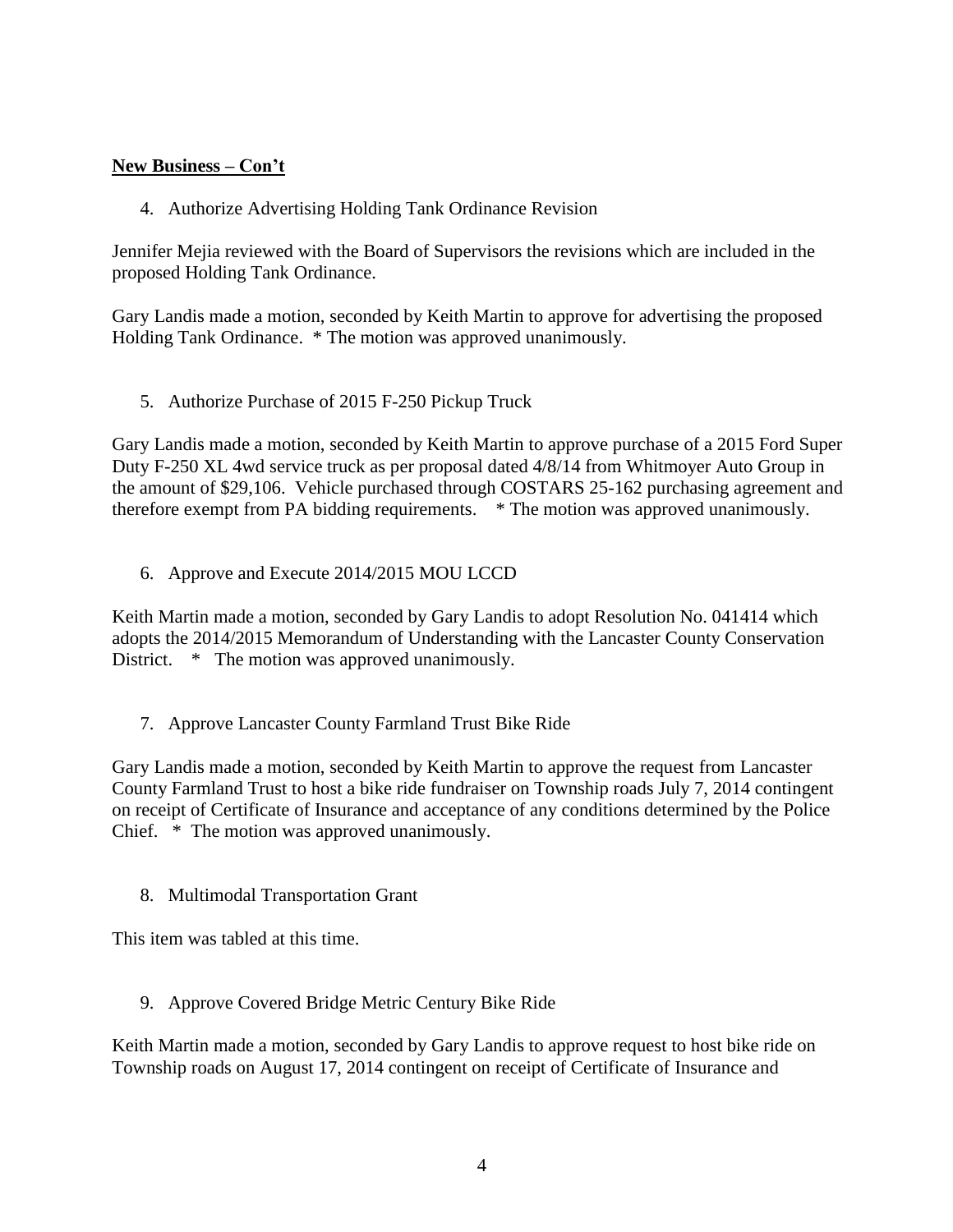acceptance of any conditions determined by the Police Chief. \* The motion was approved unanimously.

# 10. Approve 2013 Non Uniform Pension Plan Financial Statements

Gary Landis made a motion, seconded by Keith Martin to approve the 2013 Non Uniform Pension Plan documents. \* The motion was approved unanimously.

11. Approve Advertising of 2013 Budget Audit Meeting

Gary Landis made a motion, seconded by Keith Martin to approve advertising of the 2013 Budget Audit meeting with the Clay Township Board of Supervisors and the Clay Township Auditors. \* The motion was approved unanimously.

12. LED Lighting

Keith Martin made a motion, seconded by Gary Landis to approve installation of 10 replacement wall mounted lights at no cost to the Township after PPL rebate..  $*$  The motion was approved unanimously.

13. Sun Valley Road Stormwater Pipe

Keith Martin made a motion, seconded by Gary Landis to authorize replacement of the stormwater pipe under SunValley Road with a 24" plastic pipe. \* The motion was approved unanimously.

14. Replace Furnace Hill Road Guide Rail

Gary Landis made a motion, seconded by Keith Martin to give approval to replace the guide rail along 1395 Furnace Hill Road which was damaged by a vehicle accident on April 11, 2014. \* The motion was approved unanimously.

15. Award Road Work Bids

Gary Landis made a motion, seconded by Keith Martin to award the seal coating bid in the amount of \$.897 for approximately 105,000 sq yds at a cost of \$94,185 to Martin Paving and line painting in the amount of \$24,095. As per attached bid sheets. \* The motion was approved unanimously.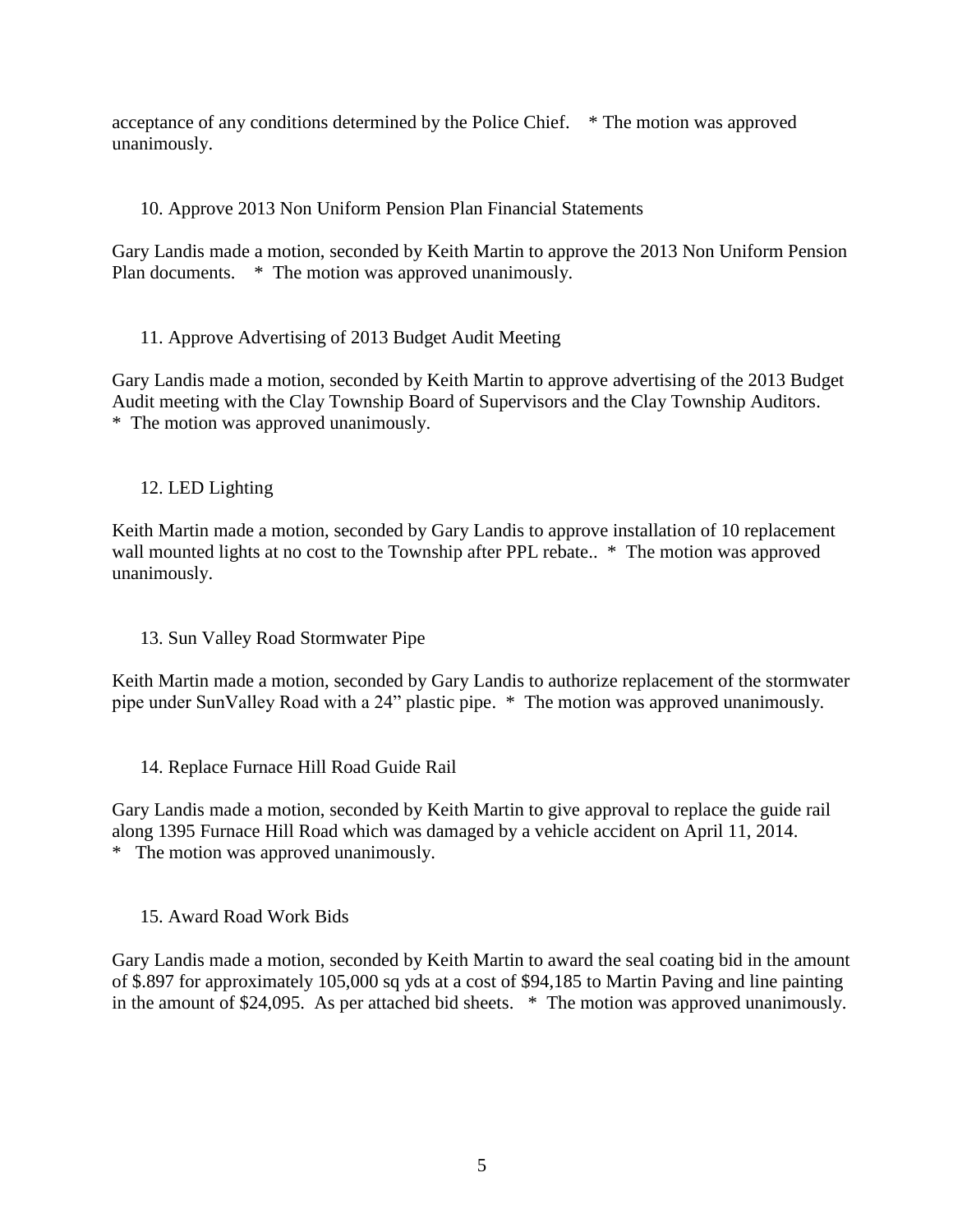#### 16. EAJA Update

Gary Landis informed the Board of Supervisors that EAJA will be installing a 4" water lateral extension from the Lincoln Storage Facility to Apple Street to improve capacity and pressure in the Clay area.

#### **Executive Session**

Gary Landis made a motion, seconded by Keith Martin to enter into Executive Session at 9:05 PM to discuss potential litigation and personnel issues. \* The motion was approved unanimously.

Gary Landis made a motion, seconded by Keith Martin to exit Executive Session at 10:15 PM. \* The motion was approved unanimously.

#### 17. Hiring of Cleaning Person

Gary Landis made a motion, seconded by Keith Martin to approve hiring of Trudy Fritz, 160 W Church Road, Stevens to clean the municipal office weekly at a rate of \$15.00 per hour. \* The motion was approved unanimously.

#### 18. Multimodal Transportation Fund Grant

Gary Landis made a motion, seconded by Keith Martin to authorize the Township Manager to proceed with compilation of the grant application to improve and enhance the Rt 322, Durlach Road and Woodcorner Road intersection. \* The motion was approved unanimously.

#### **Bills to be Paid**

General Fund

Keith Martin made a motion, seconded by Gary Landis, to approve the General Fund bills totaling \$35,965.99 for the month of March. \* The motion was approved unanimously.

#### Rec Fund

Keith Martin made a motion, seconded by Gary Landis, to approve the Recreation Fund bills totaling \$90.61 for the month of March. \* The motion was approved unanimously.

## Sewer Fund

Keith Martin made a motion, seconded by Gary Landis, to approve the Sewer Fund bills totaling \$2,687.10 for the month of March. \* The motion was approved unanimously.